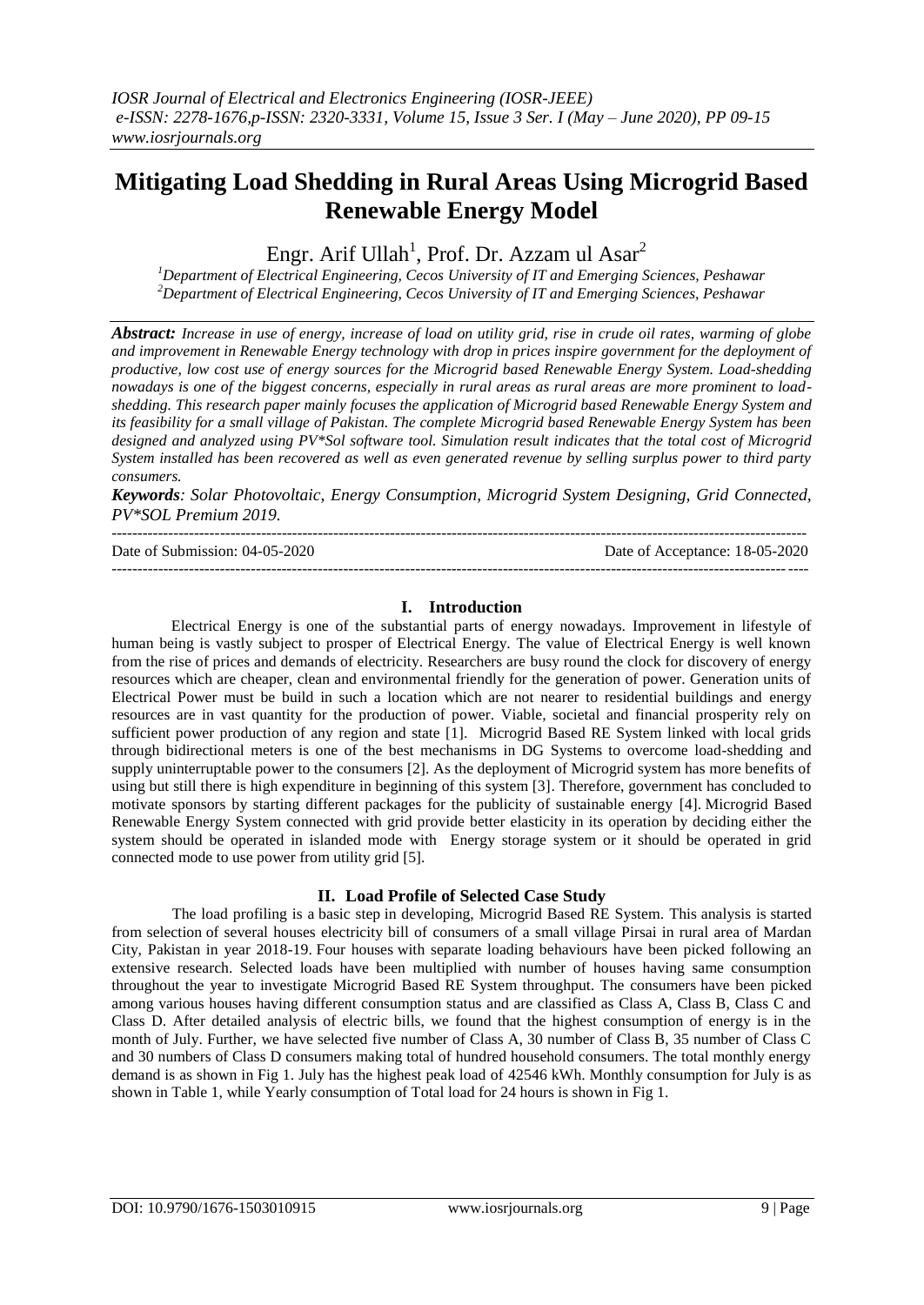

**Figure no 1:** Monthly Consumption of total load in a year 2018 - 19

| Class   | Monthly     | Number of Homes | <b>Total Consumption</b> |  |
|---------|-------------|-----------------|--------------------------|--|
|         | Consumption |                 |                          |  |
| Class A | 766 KWh     |                 | 3830 KWh                 |  |
| Class B | 599 KWh     | 30              | 17970 KWh                |  |
| Class C | 234 KWh     |                 | 8190 KWh                 |  |
| Class D | 64 KWh      | 30              | 1920 KWh                 |  |
| Total   |             | 100             | 31910 KWh                |  |

# **III. Microgrid Design**

As according to the given consumption, a high capacity Solar System needed to install for acquiring the energy demand. In this direction we have used a system designing tool called PV\*SOL premium.

### **3.1 PV\*SOL Premium 2019:**

Simulation software is the ideal design tool, making accurate predictions easy. It gives customers the best return on their investment by visualizing systems and creating professional reports. PV\*SOL® premium is the solar software design tool for simulating photovoltaic system performance. It is a fully featured program for those who do not wish to use 3D to model shading and visualize the landscape [15].

### **3.2 Solar Data:**

In the development of PV network that accurately estimates production of power from photovoltaic infrastructure; solar asset details perform a vital function. In MetoSyn and Metronome server, this selected simulation tool has been developed for climate modeling and periodic location luminosity rates. Both of these have data about solar irradiance from multiple locations. However, fresh location luminosity details could be collected on monthly basis by overlaying between two closest sites. We want to evaluate the Microgrid based Renewable Energy system economic viability using PV\*Sol in our research. Our selected case study used, mathematical model which utilizes climatic data from Village Pirsai, Rustam of Khyber Pakhtunkhwa.

### **3.3 PV Panels:**

The photovoltaic panels transforms solar energy into DC electric power while inverter invert it into AC to meet the consumer own load as well as provides excess power to third party and connected to utility. Total generation of Microgrid structure relies upon the technological data variables including photovoltaic and inverters. In the design, the RNG-300D; 300W Monocrystalline Solar Panel is selected from PV\*Sol Solar panels list for research. These scientific template developments consist of formulas, which derive its typical output of panel's current-voltage curve with performance graphs that contained within software servers. Such parameters are chosen for field evaluation in actual Photovoltaic structures depending on manufacturing requirements. Functional specification of equipment used at Standard conditions including 1000w/m and 25 degree centigrade indicated in Table 2.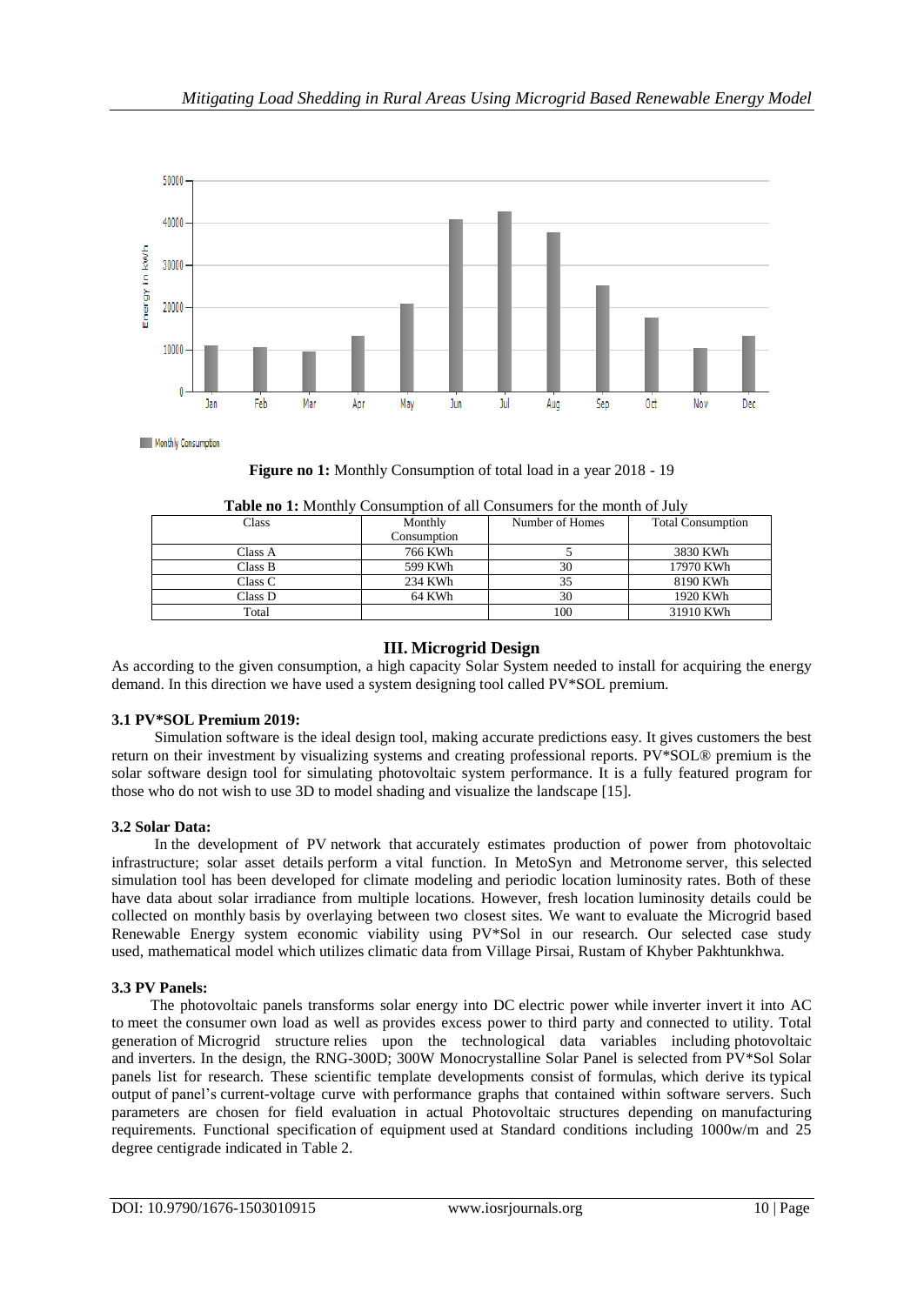| Specifications                  | Value                                           |
|---------------------------------|-------------------------------------------------|
| Solar Cell Type                 | Monocrystalline $(6.14 \times 6.14 \text{ in})$ |
| Maximum Power at STC*           | 300 W                                           |
| Optimum Operating Voltage (Vmp) | 32.25 V                                         |
| Optimum Operating Current (Imp) | 9.33 A                                          |
| Open Circuit Voltage (Voc)      | 39.82V                                          |
| Short Circuit Current (Isc)     | 9.78 A                                          |
| Module Efficiency               | 18.24%                                          |
| Weight                          | $6.5$ kg                                        |

## **Table no 2:** PV Module Specifications

### **3.4 Inverter:**

 The output voltage produced from PV arrays are changed from Direct Current to Alternating Current through an inverter, therefore ABB inverter PVS-100/120-TL is used in this design from selected simulation software list of inverters. Efficiency measurements of commonly accessible inverter were evaluated by actual photovoltaic schemes installed under standard testing procedure depending upon vendor information collection and ground calculation details. Table 3 shows specifications of ABB PVS 100/120-TL.

| <b>Table no 3:</b> Specifications of Inverter Selected |  |  |  |  |  |  |  |
|--------------------------------------------------------|--|--|--|--|--|--|--|
|--------------------------------------------------------|--|--|--|--|--|--|--|

| <b>Inverter Model</b>  | Max Power<br>Input | Max Power output | <b>AC</b> output Frequency | DC input<br>Voltage | Efficiency |
|------------------------|--------------------|------------------|----------------------------|---------------------|------------|
| ABB PVS-100/120-<br>TL | 102 KW             | 100 KW           | 50Hz / 60Hz                | 1000 V              | 98.40%     |

# **3.5 Energy Storage Unit:**

 Backup unit also known as storage unit consists of battery packs. It is one of the important parts of Microgrid based RE Infrastructures, as key consumers are usually fed from backup units throughout loadshedding. Throughout the layout of Microgrid, top priority is suitable choice of backup unit potential. The German Off-grid Power (GOP) SUNSILO 10KWh battery system is selected for the design of Microgrid.The SUNSILO is a complete lithium storage system including charge controller and inverter for connection to a photovoltaic system or another power source (diesel generator, CHP, etc.).It can be used both as isolated network and mains connection. In an event of a power failure in the network, the GOP SUNSILO automatically takes over the emergency power supply. Seven number of battery system are used in the design of Microgrid for the coverage of load having two hours of backup capacity. Specification of the battery system used in this Microgrid design is shown in the Table 4.

| <b>Table ho T.</b> Directifications of Datter's Division |                    |                                   |                                         |                     |                    |  |
|----------------------------------------------------------|--------------------|-----------------------------------|-----------------------------------------|---------------------|--------------------|--|
| <b>Battery System</b>                                    | Max Power<br>Input | Max Charge and<br>Discharge Power | <b>Storage Capacity</b><br>of Batteries | <b>Battery Type</b> | Nominal<br>Voltage |  |
| GOP<br><b>SUNSILO</b>                                    | 10KW               | 9 KW                              | 9 KW                                    | Lithumionen         | 51.2 V             |  |

# **IV. Results and Discussion**

 Deriving simulation results of a Microgrid based Renewable Energy (PV) model for load-shedding mitigation, energy consumption and peak usage of energy at specific time etc. are some of the most important aspects which have been analyzed. The peak demand with hours of load-shedding are considered for designing the required Microgrid Based RE System. After entering these variables into the simulation software, an energy flow graph will be derived including incoming energy from the local grid, flow of energy into the grid or third party for selling as an extra power, energy generated from photovoltaic side and flow toward storage unit for storing.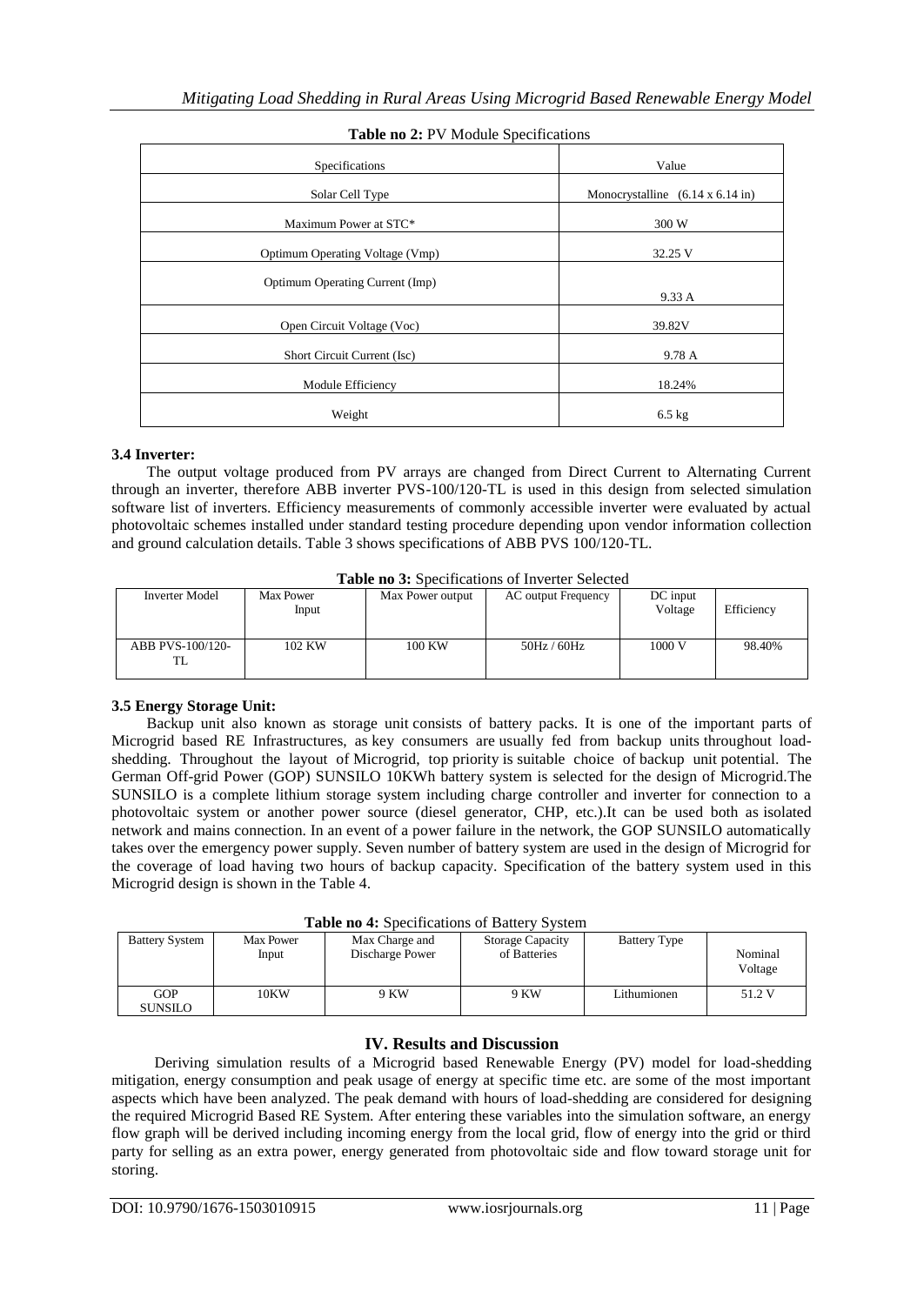#### **4.1 Production Forecast with Consumption:**

 The analysis began with the collection of different consumers load previous annual electric bills. The overall consummation of energy from consumers has been determined as 251616 kilowatt hours annually having peak demand of 57.2 KW. As, load-shedding is considered for six hour a day, therefore PV system is designed for coverage of load for six hours a day with battery system in backup for two hours. The simulation results of Production Forecast with Consumption and Consumption Coverage are shown in Figure 2. Production Forecast with consumption



. **Figure no 2:** Energy Production Forecast with Consumption

#### **4.2 Energy Flow Graph:**

Energy Flow Graph indicates that if 93.6 KW of Microgrid-Based RE scheme is deployed with backup units, then it helped in covering of power requirement during load-shedding hours as well as feeding extra power to utility grid in off peak periods round the year thus reducing load on the National /Utility grid. Lump sum of electricity inflow to consumer side is 146386 kilowatt hours while outflow from Microgrid structure to third party or electricity companies is 47391 kWh annually, so the maximum purchasing from power companies remain 98995 kilowatts hour annually. It indicates that user have to buy approximately 40% of its demands from government energy supplying companies. The energy consumer uses from Microgrid is 105,230 Kwh. The total energy covered from PV system with batteries in backup is 152621 kWh as shown in Figure 3.

With incorporation of local-grid or power companies, Microgrid Based RE structure deployment at rural areas was derived to contribute approximately 60% of electricity demands, with covering load-shedding hours as well as feed surplus energy to utility grid as shown in Figure 3.

Figure 3 shows the viability of Microgrid Based Renewable Energy system and its feasibility in rural areas by showing that, the system installation will help in mitigating load-shedding as will feed in extra power generated from the system to National Grid or third party. The third party will payback for the amount of energy used from the Microgrid system.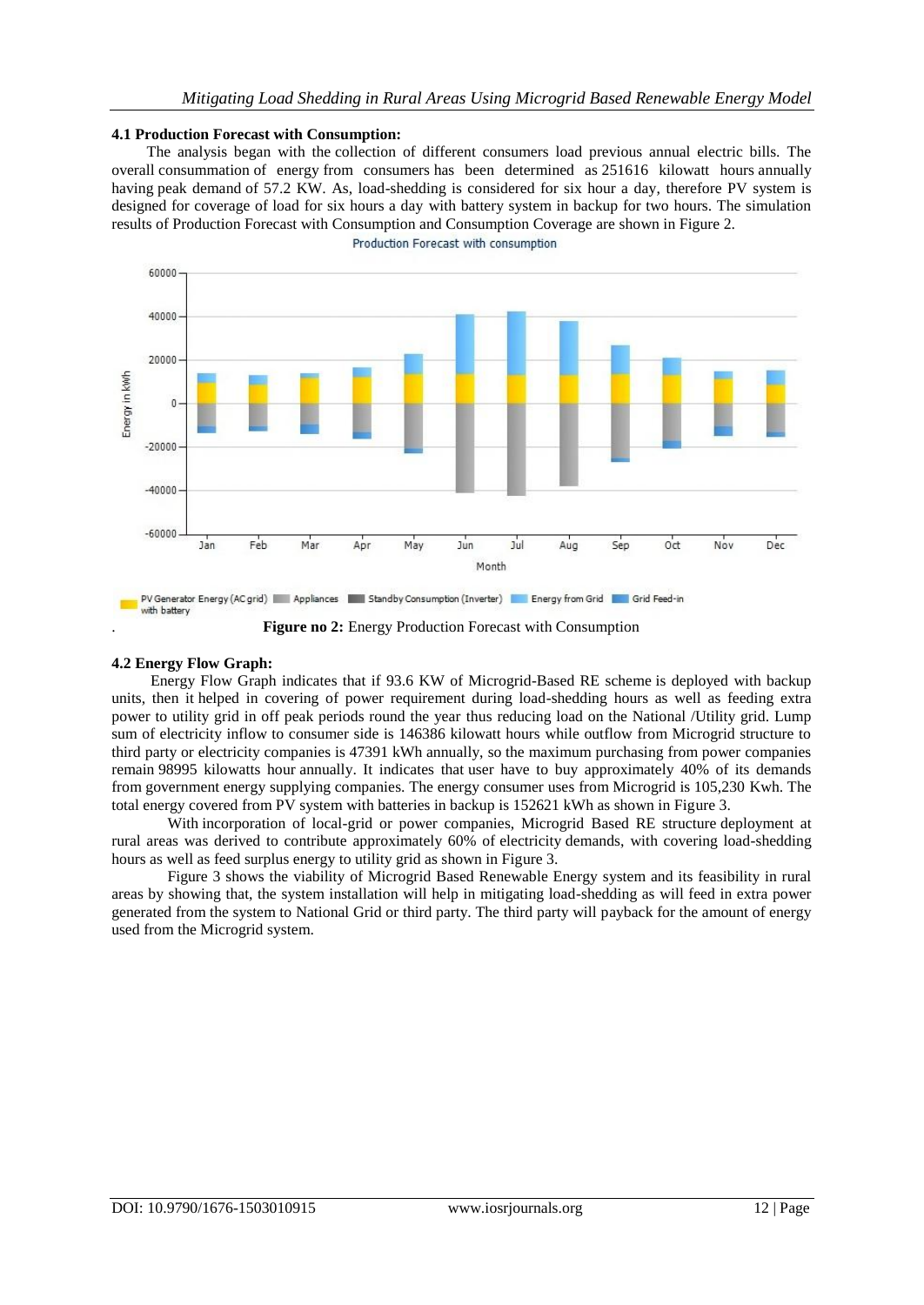

 **Figure no 3:** Energy Flow Graph

# **4.3 Technical Analysis:**

 The simulation of Microgrid based Renewable Energy (PV) system employing PV\*Sol software technology, was derived. This tool used is really sophisticated computing tool software with economics as well as FIT remix strategy features. Based on past consumer yearly consumption records, the Microgrid-Based RE System has been simulated. Technical analysis is illustrated in Table 5 which shows Positive effect of Microgrid networks on consumer as well as distribution. Around 1630 KW per kilowatt power of electricity is generated by Microgrid System. These types of Microgrid schemes not even achieves intake for power consumers as well as pours additional energy into network, thereby leading to exchange of demands between electricity grids. Microgrid networks are really effective in preventing global hazards gases and in stability of production prices.

| <b>Table no 5:</b> Technical Analysis of Microgrid System |  |  |
|-----------------------------------------------------------|--|--|
|-----------------------------------------------------------|--|--|

| Size of<br>system<br>(KW) | PV energy<br>generated<br>(KWh/year | Own<br>consumption<br>(Kwh) | Grid Feed<br>1n<br>(Kwh) | Specific annual<br>yield (KWh/KWp) | <b>Consumption from Utility</b><br>grid (KWh) |
|---------------------------|-------------------------------------|-----------------------------|--------------------------|------------------------------------|-----------------------------------------------|
| 93.6                      | 52621                               | 105230                      | 47391                    | 1630.56                            | $146386 - 47391 = 98995$                      |

# **4.4 Financial Analysis:**

Table 6 shows one time investment cost of 229027.92 \$ for installation of 93.6 kWp Microgrid system, 2292.36\$ Operational and Maintenance cost with 2% inflation rate per year and rate of Electricity provided to other consumers or feed back to utility grid with inflation rate of 2% per year is 0.110 USD.

| <b>Table no 6:</b> Financial Analysis of Microgrid System |  |
|-----------------------------------------------------------|--|
|-----------------------------------------------------------|--|

|         | Table no o. I maneral l'ula vois of ivilence la soccili |                                       |                                                  |  |  |  |
|---------|---------------------------------------------------------|---------------------------------------|--------------------------------------------------|--|--|--|
| Size of | Investment cost                                         | <b>Operation and Maintenance Cost</b> | Price Of Electricity sold to Third party with 2% |  |  |  |
| system  | (USD)                                                   | /Year with inflation rate of 2%/      | inflation/year (USD)                             |  |  |  |
| (KW)    |                                                         | year (USD)                            |                                                  |  |  |  |
|         |                                                         |                                       |                                                  |  |  |  |
| 93.6    | 229027.92                                               | 2292.36                               | 0.110                                            |  |  |  |
|         |                                                         |                                       |                                                  |  |  |  |
|         |                                                         |                                       |                                                  |  |  |  |

Figure 4 show the financial viability of Microgrid based Renewable Energy system in rural areas for load-shedding mitigation. It shows that even an initial significant investment expenses needed for deployment of Microgrid based RE System, and later on Return on Asset (ROA) is quite good by selling surplus power to third party which is decent indicator for local government department to install small Microgrid, to overcome energy availability crises at villages specially. It is evident in figure 4 that COE (Cost of Energy) of Microgrid scheme is reasonable, recoverable with the passage of time and gives good income after few years of its operation.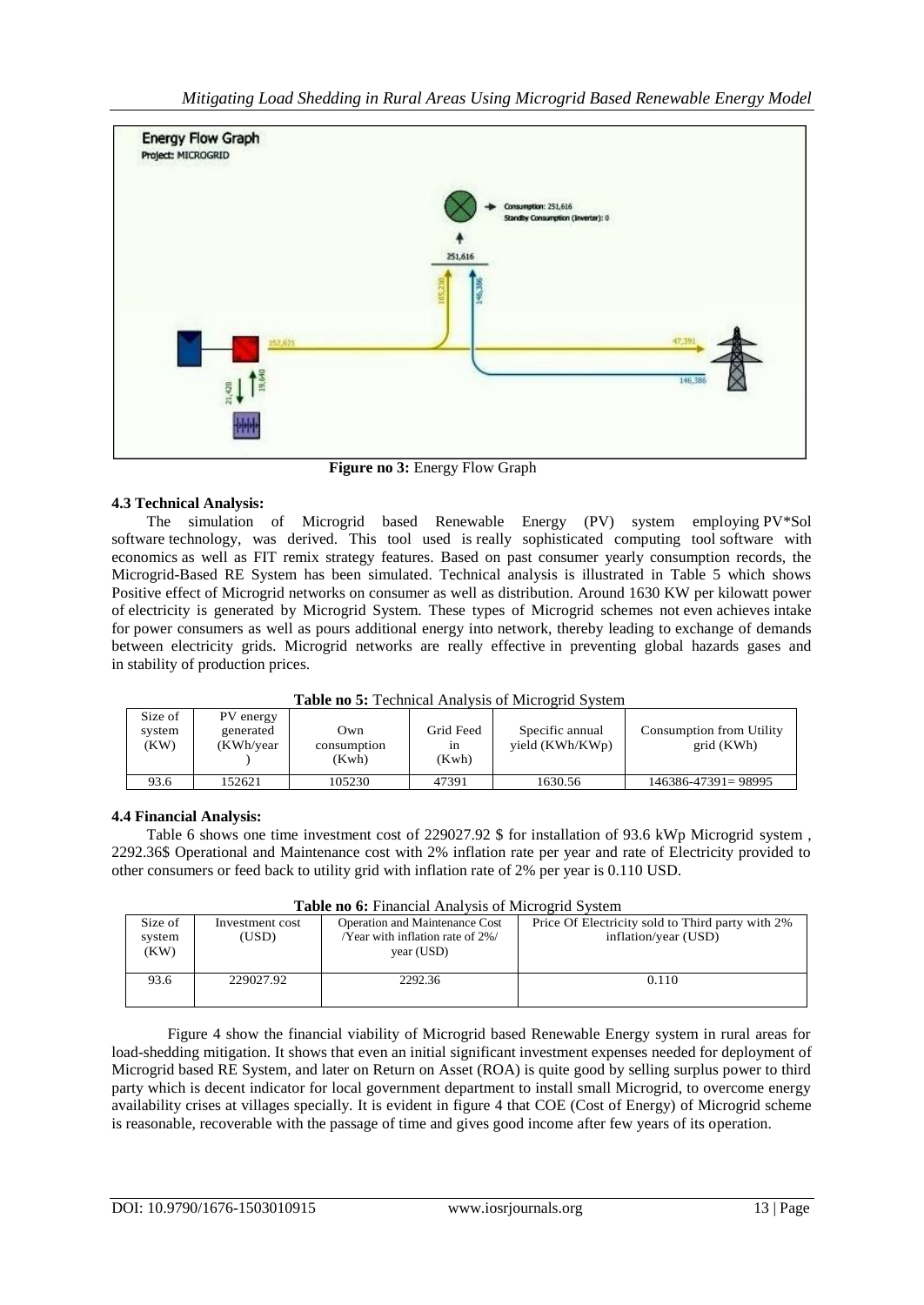Accrued Cash Flow (Cash Balance)



 **Figure no 4:** Cash Flow Graph

#### **V. Conclusion**

Investigation of Microgrid Based Renewable Energy (PV) system for load-shedding mitigation in rural area of Pakistan deployment has been carried out in this research study. Our study shows that Microgrid based RE (Renewable Energy) system installation decreases consumer's reliance on local grid as well as lower consumer regular electricity charges. The consumer's demand exchange via Microgrid, relieves its pressure on energy supply companies as well as support, network during blackouts. Microgrid-Based RE Systems are easy to install and manage as compare to conventional-grid. It also helps as clean and green energy services without generating harmful gases hazards to human life and reduce crises of electricity. Furthermore rural areas are very suitable for installation of Renewable Energy (PV) Microgrid because in rural areas there are lots of open areas for installation renewable energy plants as well as there is high irradiance and less or no pollution in rural areas as compared to urban areas which limit the generation of electricity from PV (Photovoltaic) panels. Successful implementation of Microgrid based Renewable Energy shows the potentials to decrease the gas purchase expense, minimize its domestic utility's extra stress minimize dependency on governmental generating companies for power, and the main advantage is reduction of load-shedding in rural areas of Pakistan.

#### **References**

- [1]. L. C. de Lima, L. de Araújo Ferreira, and F. H. B. de Lima Morais, "Performance analysis of a grid connected photovoltaic system in northeastern Brazil," Energy Sustain. Dev., vol. 37, pp. 79–85,2017.
- [2]. M. Usman, M. T. Khan, A. S. Rana, and S. Ali, "Techno-economic analysis of hybrid solar- diesel-grid connected power generation system," J. Electr. Syst. Inf. Technol.,2017.
- [3]. R. Bakhshi and J. Sadeh, "Economic evaluation of grid--connected photovoltaic systems viability under a new dynamic feed--in tariff scheme: A case study in Iran," Renew. Energy, vol. 119, pp. 354–364,2018.
- [4]. E. Tarigan, F. D. Kartikasari, et.al., "Techno-economic simulation of a grid-connected PV system design as specifically applied to residential in Surabaya, Indonesia," Energy Procedia, vol. 65, pp. 90–99,2015.
- [5]. A. A. Moghaddam, T. Dragicevic, Juan C. Vasquez and J. M. Guerrero "Optimal Utilization of Microgrids Supplemented with Battery Energy Storage Systems in Grid Support Applications" in Proc. IEEE IDCM, 2015.
- [6]. Distributed Energy Resources Integration Research Program, Public Interest Energy Research Program, and California Energy Commission. (Dec. 2004). "Microgrid businesscases,"[Online].Available:http://www.electricdistribution.ctc.com/pdfs/Microgrid\_Assessment\_Phase\_1.pdf.
- [7]. R. H. Lasseter, "MicroGrids," in Proc. Power Engineering Society Winter Meeting, vol.1, pp. 305-308, Jan. 2002.
- [8]. K. E. Adetunji, O.A. Akinlabi, M. K. Joseph "Developing a Microgrid for Tafelkop using HOMER"978-1-5386-3060-0/18/\$31.00 ©2018 IEEE
- [9]. T.M. Priya, V.Sanjana, B. Gohila, R.Lavanya, A.Anbazhagan, M. Veerasundaram, L.Ramesh, "Design and Analysisof a Sustainable LV Residential Microgrid". SMART GRID Technologies, August 6-8, 2015.
- [10]. A. Yousaf, B. A. Khan, U. Bashir, Faiza .A"Overview of Implementing Microgrid, Its Policies, Incentives and Challenges in Pakistan"978-1-7281-3910-4/19/\$31.00 ©2019 IEEE
- [11]. G. B. Narejo ; [F. Azeem](https://ieeexplore.ieee.org/author/37085673763) ; [W. Azeem](https://ieeexplore.ieee.org/author/37086063712) " Renewable Energy-based power system models, indigenous analysis and design approaches." 978-1-5090-3310-2/17/\$31.00 ©2017 IEEE
- [12]. [M. Goyal](https://ieeexplore.ieee.org/author/38243396100) ; [A. Ghosh](https://ieeexplore.ieee.org/author/37085374807) ; [F. Shahnia](https://ieeexplore.ieee.org/author/37860326400) " Overload prevention in an autonomous microgrid using battery storage units" [978-1-4799-6415-](https://ieeexplore.ieee.org/xpl/conhome/6916492/proceeding) 4/14/\$31.00 ©2014 IEEE [PES General Meeting | Conference & Exposition](https://ieeexplore.ieee.org/xpl/conhome/6916492/proceeding)
- [13]. [R. Sharma](https://ieeexplore.ieee.org/author/37085876482) ; [L. Gidwani](https://ieeexplore.ieee.org/author/37831244000) ["Grid connected solar PV system design and calculation by using PV](https://ieeexplore.ieee.org/document/8074315/)∗SOL premium simulation tool for [campus hostels of RTU Kota"](https://ieeexplore.ieee.org/document/8074315/)978-1- 5090-4967- 7/17/\$31.00 © 2017 IEEE
- [14]. N. M. Kumar, M. R. Kumar, P. R. Rejoice, and M. Mathew, "Performance analysis of 100 kWp grid connected Si-poly photovoltaic